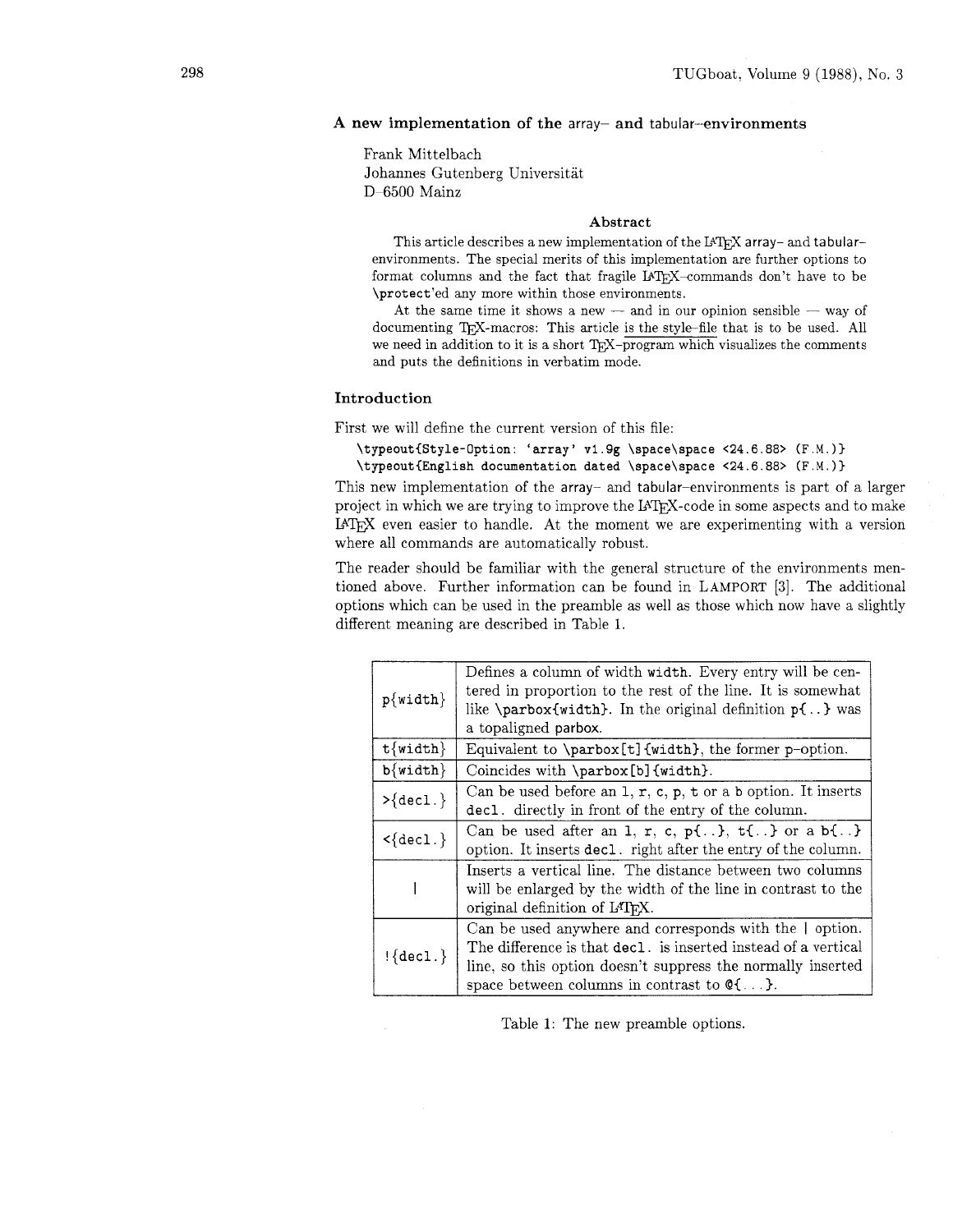Additionally we introduce a new parameter called \extrarowheight. If it takes a positive length. the value of the parameter is added to the normal height of every row of the table, while the depth will remain the same. This is important for tables with horizontal lines because those lines normally touch the capital letters. For example. we used \extrarowheight=lpt in Table 1.

We will discuss a few examples using the new preamble options before dealing with the implementation.

- If you want to use a special font (for example \bf) in a flushed left column. this can be done with  $>\{\b{f}\}.$  You do not have to begin every entry of the column with  $\bf b$ f any more.
- In columns which have been generated with p, t or b, the default value is \parindent=Opt. This can be changed with >{\parindent=icm)p.
- The  $\leq$ -option was originally developed for the following application:  $\geq$  (\$)c $\leq$  (\$) generates a column in math mode in a tabular-environment. If you use this type of a preamble in an array-environment, you get a column in LR mode because the additional \$'s cancel the existing \$'s.
- One can also think of more complex applications. A problem which has been mentioned several times in T<sub>F</sub>Xhax can be solved with  $>\{\text{center}$ <{\endcenterdots). To center decimals at their decimal points you (only?) have to define the following macros:

```
{\catcode'\. =\active\gdef . ~\egroup\setbox2=\hbox\bgroup}) 
\def\centerdots~\catcode'\.=\active\setboxO=\hbox\bgroup> 
\def\endcenterdots{\egroup\ifvoid2 \setbox2=\hbox{0}\fi
   \ifdim \wdO>\wd2 \setbox2=\hbox to\wdO{\unhbox2\hfill}\else
     \setboxO=\hbox to\wd2{\hfill\unhboxO)\fi 
   \catcode '\. =I2 \boxO. \box2)
```
• Using c! {\hspace{1cm}}c you get space between two columns which is enlarged by one centimeter, while  $c@{\hbox{space{1cm}}c$  gives you exactly one centimeter space between two columns.

These examples should be sufficient to demonstrate the use of the new preamble options.

It is obvious that those environments will consist mainly of an \halign, because T<sub>EX</sub> typesets tables using this primitive. That is why we will now take a look at the algorithm which determines a preamble for a \halign starting with a given user preamble using the options mentioned above.

# **The construction of the preamble**

The most interesting macros of this implementation are without doubt those which are responsible for the construction of the preamble for the \halign. The underlying algorithm was developed by LAMPORT (resp. KNUTH, see T<sub>E</sub>Xhax V87 $\#$ ??), and it has been extended and improved.

The user preamble will be read token by token. A token is a single character like c or a block enclosed in **C..** .). For example the preamble of \begin{tabular)  ${lc||c@{\hbox{hspace}}{1cm}}$  consists of the token 1, c, |, |, @ and \hspace{1cm}.

The currently used token and the previous one are needed to decide on how the construction of the preamble has to be continued. In the example mentioned above the 1 causes the preamble to begin with \hskip\tabcolsep. Furthermore #\hfil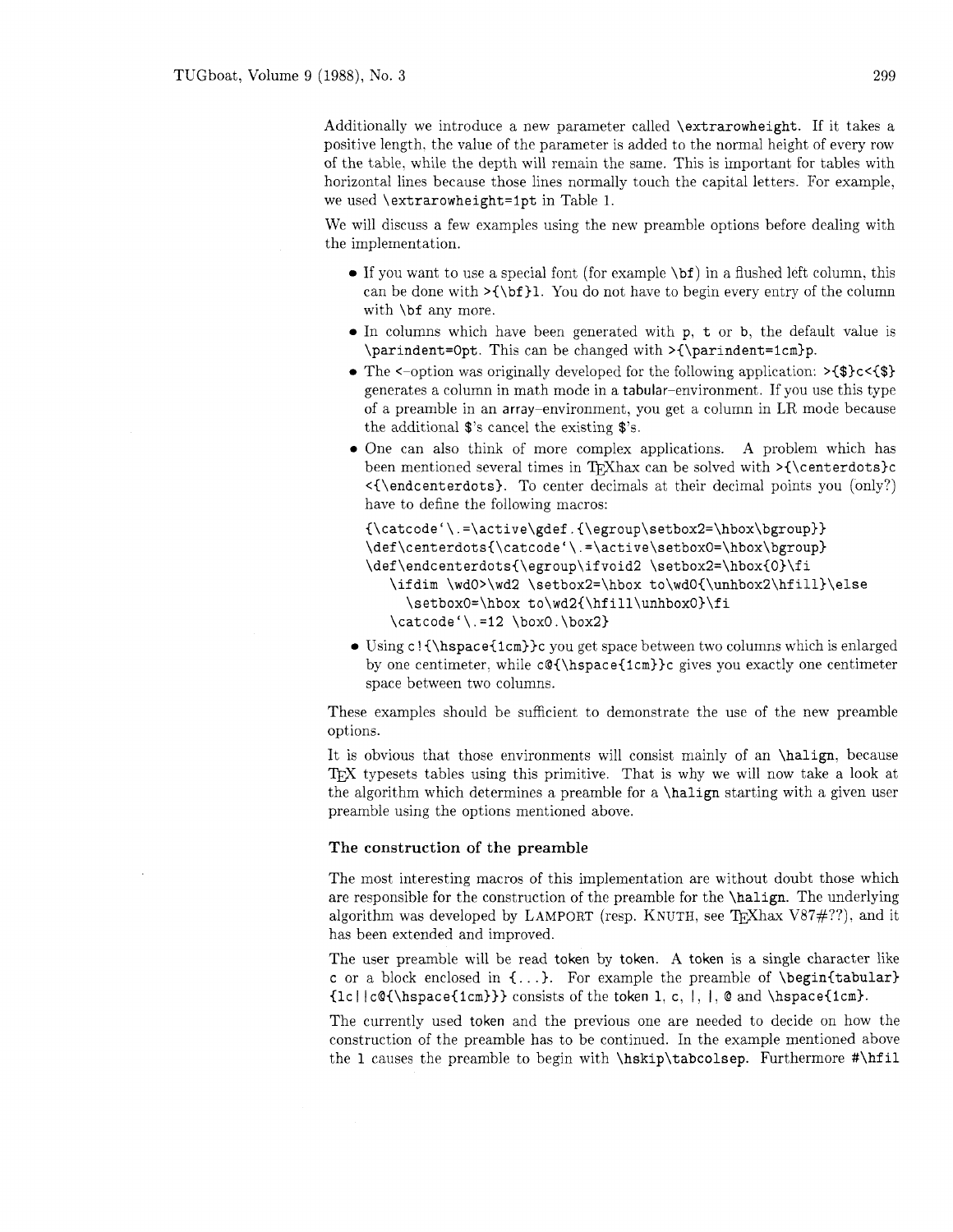would be appended to define a flush left column. The next token is a c. Because it was preceded by an 1 it generates a new column. This is done with \hskip\tabcolsep & \hskip\tabcolsep. The column which is to be centered will be appended with \hfil #\hfil. The token I would then add a space of \hskip\tabcolsep and a vertical line because the last tokens was a c. The following token I would only add a space \hskip\doublerulesep because it was preceded by the token I. We will not discuss our example further but rather take a look at the general case of constructing preambles.

The example shows that the desired preamble for the \halign can be constructed as soon as the actions of all combinations of the preamble tokens are specified. There are 18 such tokens so we have  $19 \cdot 18 = 342$  combinations if we count the beginning of the preamble as a special token. Fortunately, there are many combinations which generate the same spaces, so we can define token classes. We will identify a token within a class with a number, so we can insert the formatting (for example of a column). Table 2 lists all token classes and their corresponding numbers.

| token              | <b>\@chclass</b> | \@chnum | token   | <i><b>\@chclass</b></i> | <b>\@chnum</b> |
|--------------------|------------------|---------|---------|-------------------------|----------------|
| C                  |                  | 0       | Start   | 4                       |                |
|                    |                  |         | $Q-arg$ | 5                       |                |
| r                  |                  | 2       |         | 6                       |                |
| p-arg              |                  | 3       | Ø       |                         |                |
| $t - arg$          |                  |         |         |                         |                |
| b-arg              |                  | 5       |         | 9                       |                |
|                    |                  |         | р       | 10                      | 3              |
| $! - arg$          |                  |         | t       | 10                      | 4              |
| $\leftarrow$ $arg$ |                  |         | р       | 10                      | 5              |
| $\rho$ -arg        | 3                |         |         |                         |                |

Table 2: Classes of preamble tokens

\Qchclass The class and the number of the current token are saved in the count registers \Ochnum \@chclass and \@chnum, while the class of the previous token is stored in the count \Qlastchclass register \@lastchclass. All of the mentioned registers are already allocated in latex. tex. This is why the following three lines of code are commented out. Later, throughout the text, I will not mention again explicitly whenever I use a % sign that these parts are already defined in latex. tex.

- % \newcount \@chclass
- % \newcount \@chnum
- % \newcount \Qlastchclass

\@addtopreamble We will save the already constructed preamble for the \halign in the global macro \@preamble. This will then be enlarged with the command \@addtopreamble.

\def\@addtopreamble#1{\xdef\@preamble{\@preamble #1}}

## The character class of a token

 $\text{U}$  testpach With the help of  $\text{Q}$  lastchclass we can now define a macro which determines the class and the number of a given preamble token and assigns them to the registers \@chclass and \@chnum.

\def\@testpach#1{\@chclass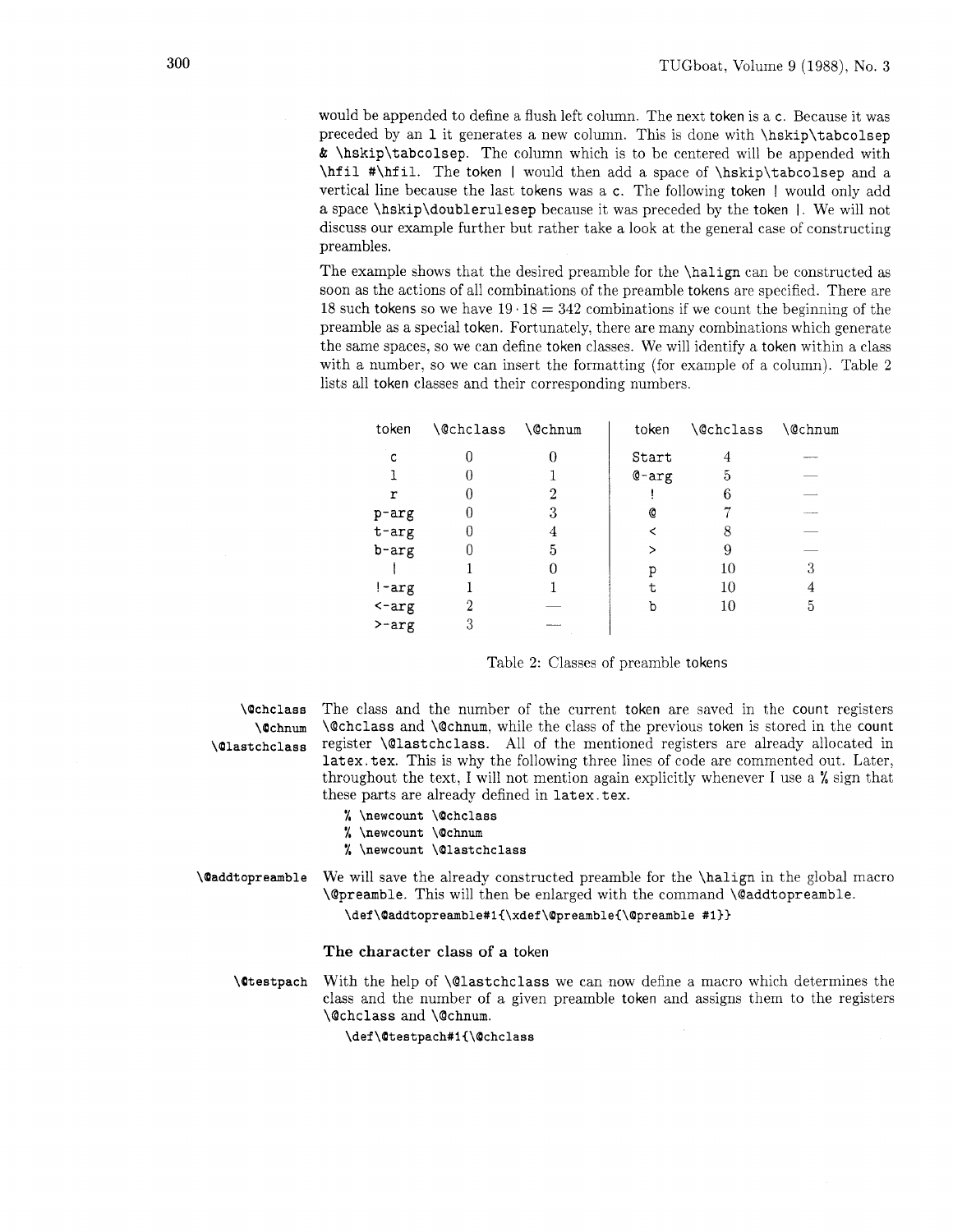First we deal with the cases in which the token  $(41)$  is the argument of  $\mathbf{1}, \mathbf{Q}, \mathbf{<}$  or  $\mathbf{>}.$ We can see this from the value of **\@lastchclass**:

\ifnum \@lastchclass=6 \@ne \@chnum \@ne \else

```
\ifnum \@lastchclass=7 5 \else
\ifnum \@lastchclass=8 \tw@ \else
```
\ifnum \@lastchclass=9 \thr@@

Otherwise we will assume that the token belongs to the class 0 and assign the corresponding number to \@chnum if our assumption is correct.

## \else \zQ

If the last token was a  $p$ , t or a b,  $\Qchnum$  already has the right value. This is the reason for the somewhat curious choice of the token numbers in class 10.

\ifnum \@lastchclass = 10 \else

Otherwise we will check if #I is either a c, **1** or an r.

\Ochnum

```
\if #Ic\zO \else 
 \if #Il\One \else 
  \if #Ir\twQ \else
```
If it is a different token, we know that the class was not 0. We assign the value 0 to  $\Diamond$  chnum because this value is needed for the 1-token. Now we must check the remaining classes. Note that the value of \@chnum is insignificant here for most classes.

```
\z@ \@chclass
\if #Il\One \else 
\if #1!6 \else 
  \iint #1@7 \text{ }else
   \if #1<8 \else
    \if #1>9 \else
```
The remaining permitted tokens are p, t and b (class 10).

```
10 
\Ochnum 
\if #1p\thr@@ \else
 \if #lt4 \else 
  \if #lb5 \else
```
Now the only remaining possibility is a forbidden token, so we choose class 0 and number 0 and give an error message. Then we finish the macro by closing all  $\i{if}$ 's.

\z@ \@chclass \z@ \@preamerr \z@ \fi \fi \fi \fi \fi \fi \fi \fi \fi \fi \fi \fi \fi \fi \fi \fi>

# Multiple columns (\*-form)

**\@xexpast** Now we discuss the macro that deletes all forms of type  $*{N}{String}$  from a user preamble and replaces them with *N* copies of String. Nested \*-expressions are dealt with correctly: that means  $*$ -expressions are not substituted if they are in explicit braces, as in  $\mathbb{C}\{*\}$ .

> This macro is called via **\@xexpast(preamble)\*Ox\Q@.** The \*-expression \*Ox is being used to terminate the recursion, as we shall see later, and  $\Diamond \otimes$  serves as an argument delimiter. \@xexpast has four arguments. The first one is the part of the user preamble before the first \*-expression while the second and third ones are the arguments of the first  $*-$ expression (that is N and String in the notation mentioned above). The fourth argument is the rest of the preamble.

# **\def\Oxexpast#l\*#2#3#4\OQt%**

The number of copies of String that are to be produced **(#2)** will be saved in a count register.

\Oternpcnta #2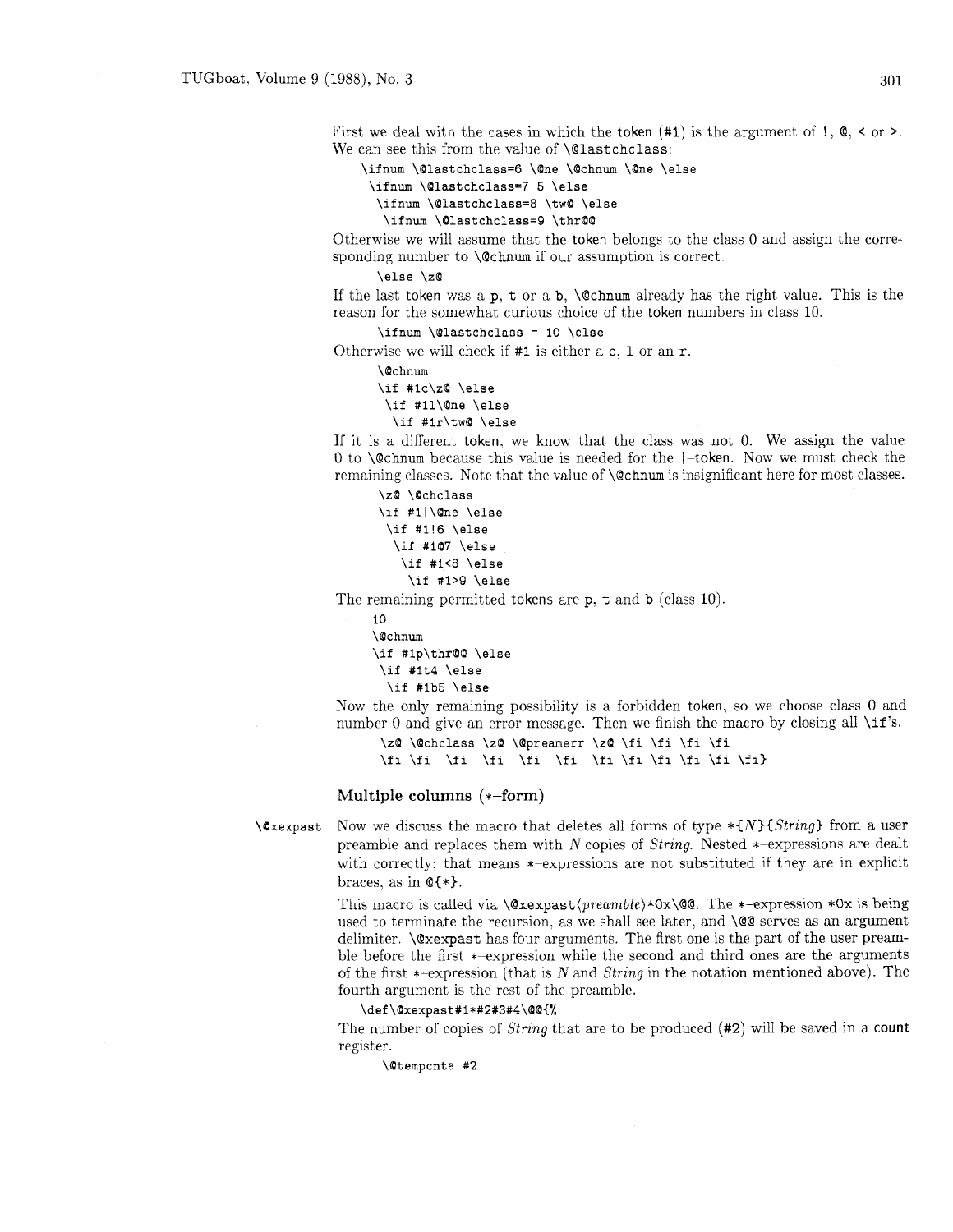We save the part of the preamble which does not contain a  $*$ -form  $(*1)$  in a *Plain* T<sub>F</sub>X token register. We also save *String* (#3) using a *IATFX* token register.

# **\toksQ={#l)\Otemptokena=(#3)%**

Now we have to use a little trick to produce N copies of *String.* We could try \def \@tempa{#l) and then N times \edef \@tempa{\@tempa#3). This would have the undesired effect that all macros within #I and #3 would be expanded. although. for example, constructions like  $\mathcal{Q}\{\ldots\}$  are not supposed to be changed. That is why we \let two control sequences to be equivalent to \relax.

# **\let\Qthetoksz\relax \let\@thetoks\relax**

Then we ensure that  $\theta$  contains  ${\Phi}{\theta$ . . .  $\theta$ thetoks) ( the macro \@thetoks exactly *N* times) as substitution text.

## **\def\Otempa{\Qthetoksz)%**

# **\ifnum\Otempcnta >O \Qwhilenum\Btempcnta >O\do**

## **I\edef\Qtempa{\@tempa\@thetoks)\advance \Otempcnta \mOne)%**

If N was greater than zero we prepare for another call of  $\Qx$ expast. Otherwise we assume we have reached the end of the user preamble, because we had appended \*Ox\@@ when we first called \@xexpast. In other words: if the user inserts  $*{0}$ {..} in his preamble. *IATFX* ignores the rest of it.

# **\let \Otempb \Oxexpast \else**

## **\let \Otempb \Oxexnoop \fi**

Now we will make sure that the part of the user preamble. which was already dealt with, will be saved again in  $\Diamond$ tempa.

# **\def\Qthetoksz{\the\toks0)\def\Qthetoks{\the\Otemptokena~% \edef\Otempa{\Qtempa)%**

We have now evaluated the first \*-expression, and the user preamble up to this point is saved in **\@tempa**. We will put the contents of **\@tempa** and the rest of the user preamble together and work on the result with \@tempb. This macro either corresponds to  $\&x$ expast, so that the next  $*$ -expression is handled, or to the macro \@xexnoop, which only ends the recursion by deleting its argument.

## \expandafter \@tempb \@tempa #4\@@}

**\Qxexnoop** So the first big problem is solved. Now it is easy to specify \@xexnoop. Its argument is delimited by \@@ and it simply expands to nothing.

## % \def\@xexnoop#1\@@{}

## The insertion of declarations (>, <, !, **Q)**

The preamble will be enlarged with the help of  $\xdef$ , but the arguments of  $\ge$ ,  $\le$ , ! and **Q** are not supposed to be expanded during the construction (we want an implementation that doesn't need a \protect). So we have to find a way to inhibit the expansion of those arguments.

We will solve this problen with token registers. We need one register for every ! and  $\mathbf{Q}$ , while we need two for every c, 1, r, t, p or b. This limits the number of columns of a table because there are only 256 token registers. But then, who needs tables with more than 100 columns?

One could also find a solution which only needs two or three token registers by proceeding similarly as in the macro  $\&$  exexpast (see page 301). The advantage of our approach is the fact that we avoid some of the problems that arise with the other method<sup>1</sup>.

<sup>&</sup>lt;sup>1</sup>Maybe there are also historical reasons.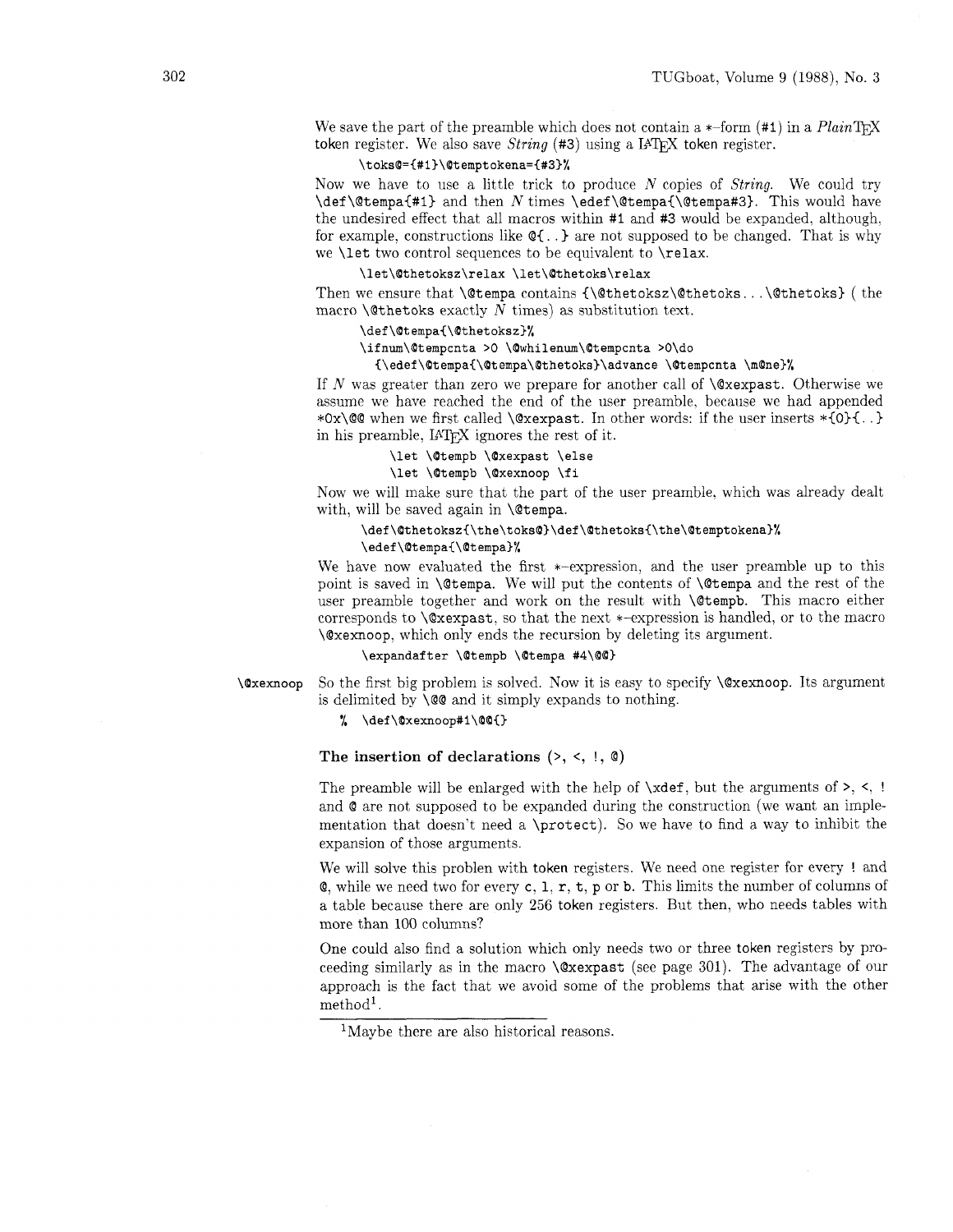So how do we proceed? Let us assume that we had ! {foo} in the user preamble and say we saved foo in token register 5. Then we call **\@addtopreamble(\@thetoks5)**  where \@thetoks is defined in a way that it does not expand (for example it could be equivalent to \relax). Every following call of \@addtopreamble leaves \@thetoks5 unchanged in \@preamble. If the construction of the preamble is completed we change the definition of \@thetoks to \the\toks and expand \@preamble for the last time. During this process all parts of the form  $\{\text{Other}\}\$  will be substituted by the contents of the respective token registers.

As we can see from this informal discussion the construction of the preamble has to take place within a group, so that the token registers we use will be freed later on. For that reason we keep all assignments to \@preamble global: therefore the replacement text of this macro will remain the same after we leave the group.

We further need a count register to remember which token register is to be used next. \count@ This will be initialized with -1 if we want to begin with the token register *0.* We use the *PlainTFX* scratch register \count@ because everything takes place locally. All we have to do is insert **\@thetoks** \the\count@ into the preamble. \@thetoks will remain unchanged and \the\count@ expands into the saved number.

\prepnext@tok The macro \prepnext@tok is in charge of preparing the next token register. For that purpose we increase \count@ by 1:

\def\prepnext@tok{\advance \count@ \@ne

Then we locally delete any contents the token register might have.

**\toks\count@={)>** 

During the construction of the preamble the current token is always saved in the macro \save@decl \@nextchar (see the definition of \@mkpream on page 304). The macro \save@decl saves it into the next free token register, i.e. in \toks\count@.

> **\def\saveOdecl{\toks \count@** = **\expandafter {\expandafter \relax \@nextchar)>**

The reason for the use of  $\relaxright$  is the following hypothetical situation in the preamble: ..\the\toks1\the\toks2.. TFX expands \the\toks2 first in order to find out if the digit 1 is followed by other digits. E.g. a **5** saved in the token register 2 would lead TEX to insert the contents of token register 15 instead of 1 later on.

What should happen if we want to add another column to the preamble, i.e. if we have found a c,  $1, r, t, p$  or  $b$  in the user preamble ? In this case we have the problem that the token register from  $\geq$ {...} and  $\leq$ {...} has to be inserted at this moment because formatting instructions like \hf il have to be set around them. On the other hand it is not known yet, if any  $\leq \{.\}$  instruction will appear in the user preamble at all.

We solve this problem by adding two token registers at a time. This explains why we have freed the token registers in \prepnext@tok.

\insert@column **\@sharp**  We now define the macro **\insert@column** which will do this work for us.

# **\def\insert@column{%**

Here, we assume that the count register  $\text{Set}$  and the saved the value  $\text{Count@} - 1$ . **\Qthetoks \the\@tempcnta** 

Next follows the # sign which specifies the place where the text of the column shall be inserted. To avoid errors during the expansions in **\@addtopreamble** we hide this sign in the command **\@sharp** which is temporarily occupied with **\relax** during the build-up of the preamble. To remove unwanted spaces before and after the column text, we set an \ignorespaces in front and a \unskip afterwards.

\ignorespaces \@sharp \unskip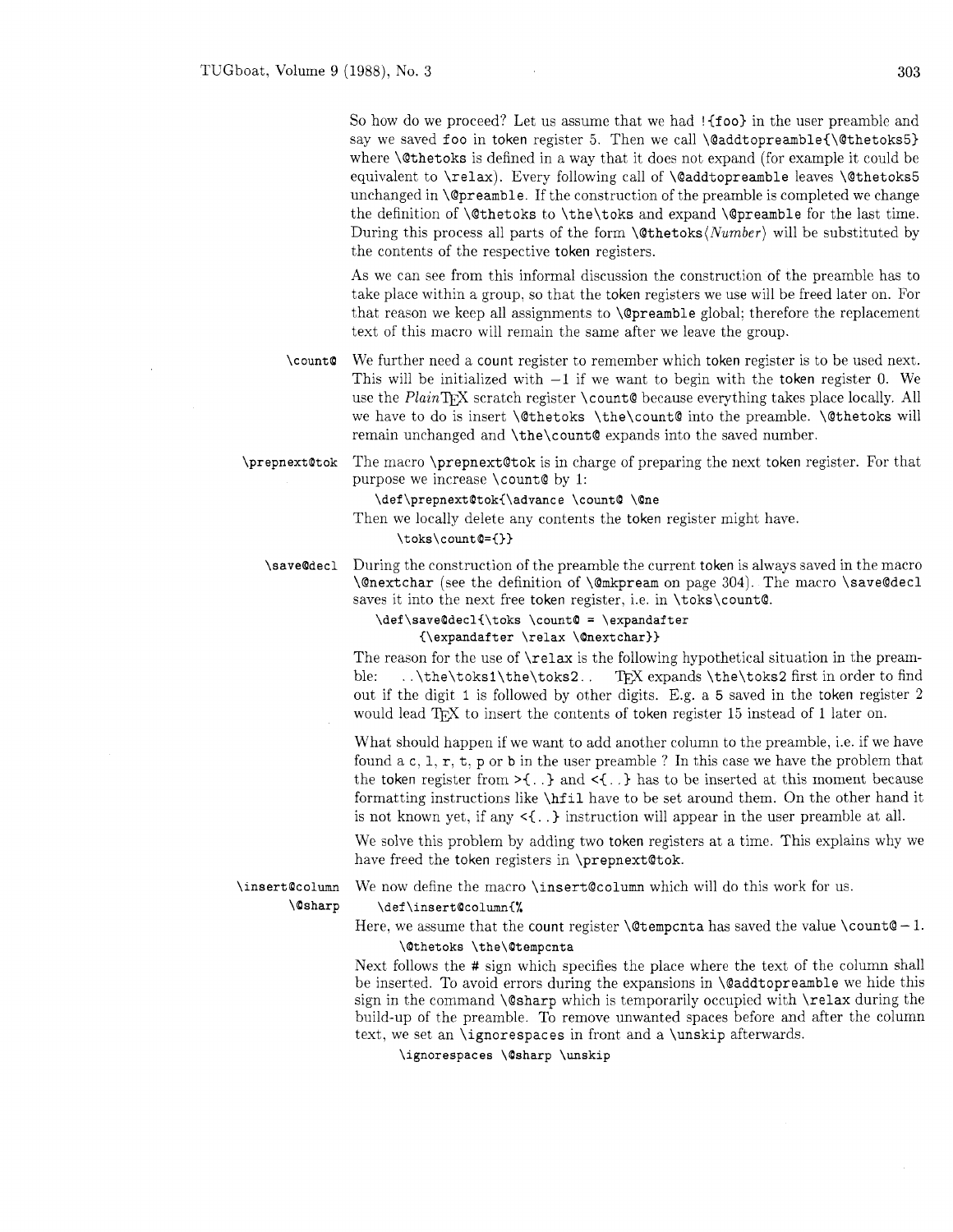Then the second token register follows whose number should be saved in \count@. **\Qthetoks \the\countO)** 

## The separation of columns

**\&laddamp** In the preamble a & has to be inserted between any two columns; before the first column there should not be a  $\&$ . As the user preamble may start with a  $\vert$  we have to remember somehow if we have already inserted a # (i.e. a column). This is done with the boolean variable \if @f irstamp that we test in \@addamp, the macro that inserts the &.

- % **\newif \@iff irstamp**
- % **\def\Oaddamp{\ifQfirstamp \Qfirstampfalse**
- % **\else \Oaddtopreamble &\fi)**

**\@acol** We will now define some abbreviations for the extensions that appear most often in **\@acolampacol** the preamble build-up. Here \col@sep is a dimen register which is set equivalent to **\colQsep** \arraycolsep in an array-environment; otherwise it is set equivalent to \tabcolsep.

```
\newdimen\col@sep
```
\def\@acol{\@addtopreamble{\hskip\col@sep}}

 $\gamma$ \def\@acolampacol{\@acol\@addamp\@acol}

## The macro \@mkpream

**\Qmkpream** Now we can define the macro which builds up the preamble for the \halip. First we initialize \@preamble. \@lastchclass and the boolean variable \if **@f** irstamp.

\def\@mkpream#1{\gdef\@preamble{}\@lastchclass 4 \@firstamptrue

During the build-up of the preamble we cannot directly use the # sign; this would lead to an error message in the next \@addtopreamble call. Instead, we use the command \@sharp at places where later a # will be. This command is at first given the meaning \relax: therefore it will not be expanded when the preamble is extended. In the macro  $\Qarray$ , shortly before the  $\halipn$  is carried out,  $\Qsharp$  is given its final meaning.

We deal with the commands **\@startpbox** and **\@endpbox** in a similar way, although the reason is different here: these macros expand to many tokens which would delay the build-up of the preamble.

# **\let\Qsharp\relax \let\Qstartpbox\relax \let\Qendpbox\relax**

Now we remove possible  $*$ -forms in the user preamble with the command  $\&$ expast. As we already know, this command saves its result in the macro \@tempa.

#### **\Oxexpast #i\*Ox\QQ**

Afterwards we initialize all registers and macros that we need for the build-up of the preamble. Since we want to start with the token register  $0$ ,  $\count$  as to contain the value  $-1$ .

# **\countO\mQne**

#### **\let\Qthetoks\relax**

Then we call up \prepnext@tok in order to prepare the token register 0 for use.

#### **\prepnextQtok**

To evaluate the user preamble (without stars) saved in  $\text{C}$  terms we use the IATFXmacro **\@tfor.** The strange-looking construction with **\expandafter** is based on the fact that we have to put the replacement text of  $\Diamond$  tempa and not the macro  $\Diamond$  tempa to this IAT<sub>F</sub>X-macro.

\expandafter \@tfor \expandafter \@nextchar **\expandafter :\expandafter =\Qtempa \do**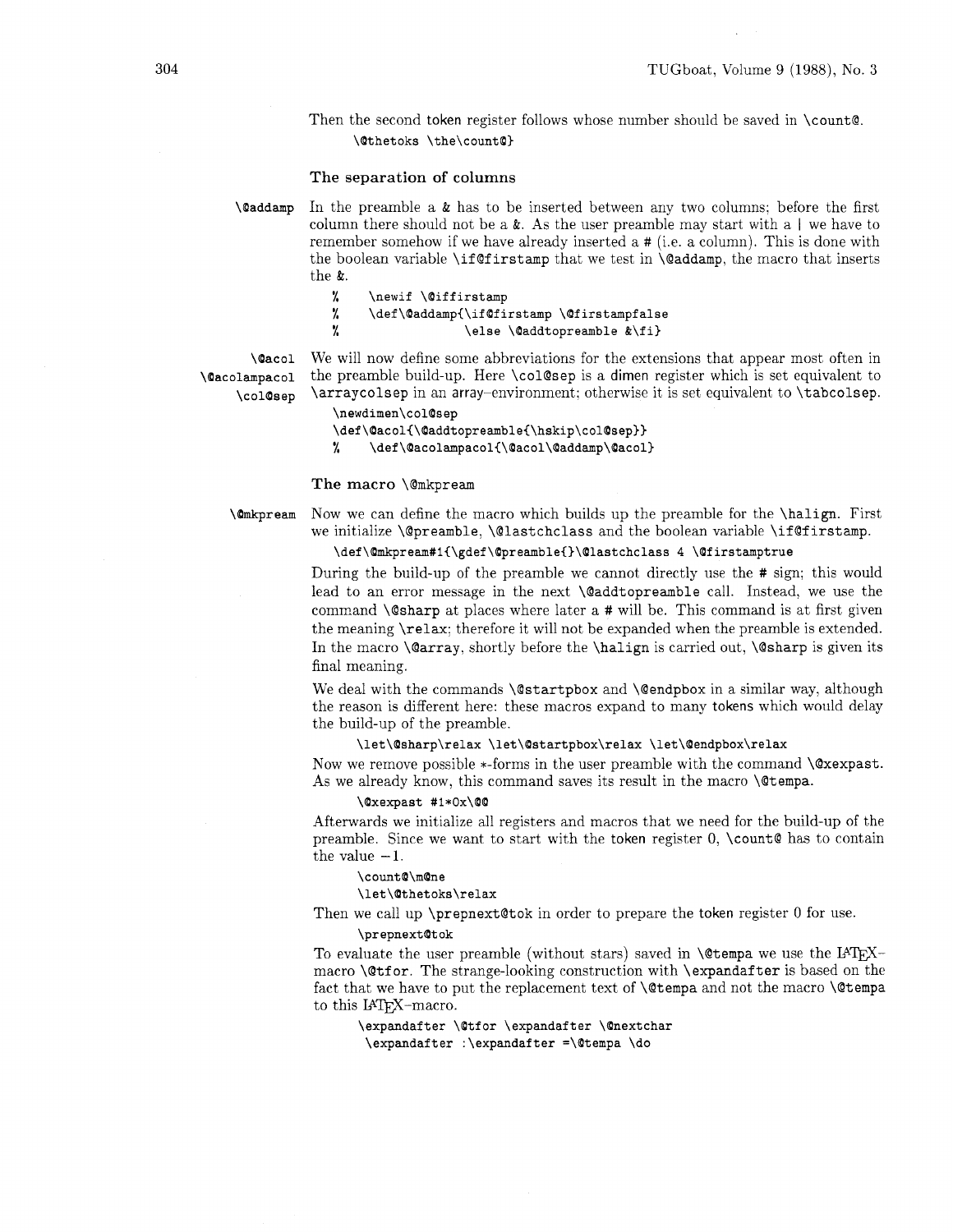The body of this loop (the group after the  $\dot{\delta}$ ) is executed for one token at a time. whereas the current token is saved in \@nextchar. At first we evaluate the current token with the already defined macro \@testpach. i.e. we assign to \@chclass the character class and to \@chnum the character number of this token.

## **(\Qtestpach\Qnextchar**

Then we branch out depending on the value of \@chclass into different macros that extend the preamble appropriately.

```
\ifcase \@chclass \@classz \or \@classi \or \@classii
  \or \saveQdecl \or \or \Oclassv \or \Qclassvi 
  \or \Qclassvil \or \Qclassviii \or \Qclasslx 
  \or \Qclassx \fl
```
Two cases deserve our special attention: Since the current token cannot have the character class 4 (start) we have skipped this possibility. If the character class is **3.** only the content of \@nextchar has to be saved into the current token register: therefore we call up \save@decl directly and save a macro name. After the preamble has been extended we save the value of **\@chclass** in the counter **\@lastchclass** to assure that this information will be available during the next run of the loop.

## **\~lastchclass\Qchclass)%**

After the loop has been finished space must still be added to the created preamble, depending on the last token. Depending on the value of \@lastchclass we perform the necessary operations.

# **\ifcase\Olastchclass**

If the last class equals 0 we add a  $\hbar$ skip $\co$ l@sep.

# **\Qacol**

If it equals 1 we do not add any additional space so that the horizontal lines do not exceed the vertical ones.

## **\or**

Class 2 is treated like class 0 because  $a \leq \ldots$  can only directly follow after class 0. **\or \Qacol** 

Most of the other possibilities can only appear if the user preamble was defective. Class 3 is not allowed since after  $a > \{.\}$  there must always follow a c, 1, r, p, t or b. We report an error and ignore the declaration given by  $\{.\cdot\}$ .

# **\or \Qpreamerr \thrQO**

If \@lastchclass is 4 the user preamble has been empty. To continue, we insert a # in the preamble.

# **\or \Qpreamerr \twQ \Qaddtopreamble\Qsharp**

Class 5 is allowed again. In this case (the user preamble ends with  $\mathcal{Q}\{\ldots\}$ ) we need not do anything.

# **\or**

Any other case means that the arguments to  $\mathbf{Q}, !, <, >, p$ ,  $\mathbf{t}$  or  $\mathbf{b}$  have been forgotten. So we report an error and ignore the last token.

## **\else \Qpreanerr \Qne \fi**

Now that the build-up of the preamble is almost finished we can insert the token registers and therefore redefine \Qthetoks. The actual insertion, though. is performed later.

## \def\@thetoks{\the\toks}}

# **The macros** \@class2 to \@classx

The preamble is extended by the macros  $\@classz$  to  $\@classx$  which are called by \@mkpream depending on \@lastchclass (i.e. the character class of the last token).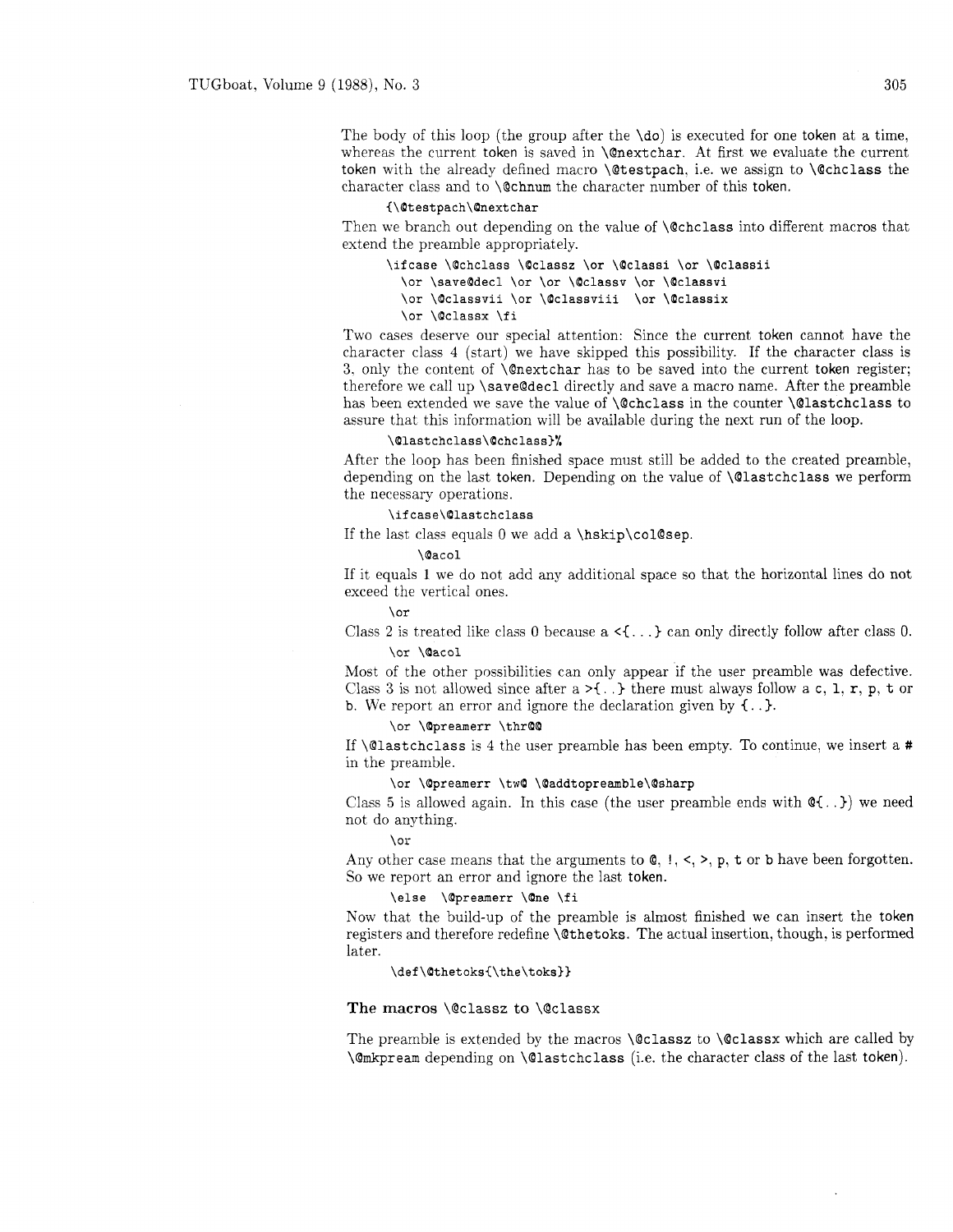**\Qclassx** First we define \@classx because of its important r6le. When it is called we find that the current token is p. t or b. That means that a new column has to start. **\def\Qclassx{%** 

Depending on the value of \@lastchclass different actions must take place:

**\ifcase \Qlastchclass** 

If the last character class was 0 we separate the columns by \hskip\col@sep followed by & and another \hskip\col@sep.

# **\@acolampacol**

If the last class was class  $1$  - meaning that a vertical line was drawn, - before this line a \hskip\col@sep was inserted. Therefore there has to be only a  $\&$  followed by \hskip\col@sep. But this & may be inserted only if this is not the first column. This process is controlled by \if@firstamp in the macro \addamp.

## **\or \@addamp \Qacol**

Class 2 is treated like class 0 because  $\langle \{ \ldots \} \rangle$  can only follow after class 0.

## **\or \Qacolampacol**

Class **3** requires no actions because everything necessary has been done by the preamble token >.

**\or** 

Class 4 means that we are at the beginning of the preamble. Therefore we start the preamble with \hskip\col@sep and then call \@firstampfalse. This makes sure that a later  $\Diamond$  addamp inserts the character  $\&$  into the preamble.

# **\or \Qacol \Qf irstampf alse**

For class 5 tokens only the character  $\&$  is inserted as a column separator. Therefore we call \@addamp.

# **\or \@addamp**

Other cases are impossible. For an example  $\text{Qlastchclass} = 6 - \text{as it might appear}$ in a preamble of the form . . . ! **p.** . . - p would have been taken as an argument of ! by \@testpach.

# **\f i)**

**\@classz** If the character class of the last token is 0 we have c, 1, r or an argument of t, b or p. In the first three cases the preamble must be extended the same way as if we had class 10. The remaining two cases do not require any action because the space needed was generated by the last token (i.e. t. b or p). Since  $\Diamond$  lastchclass has the value 10 at this point nothing happens when  $\Q$ classx is called. So the macro  $\Q$ classz may start like this:

## **\def\Qclassz{\Qclassx**

Acording to the definition of \insert@column we must store the number of the token register in which a preceding  $\geq \{ \ldots \}$  might have stored its argument into **\@tempcnta.** 

# **\Qtempcnta \count@**

To have \count@ = \@tmpcnta + 1 we prepare the next token register.

#### **\prepnextQtok**

Now the preamble must be extended with the column whose format can be determined by \@chnum.

# **\Qaddtopreamble{\ifcase \Qchnum**

If  $\Diamond$  chnum has the value 0 a centered column has to be generated. So we begin with stretchable space.

# **\hf il**

The command \d@llar follows expanding into nothing (in the tabular-environment) or into  $\mathcal$ . By providing an appropriate setting of  $\delta$ . of the columns of an array-environment are set in math mode while those of a tabularenvironment are set in LR mode.

# **\d@llar**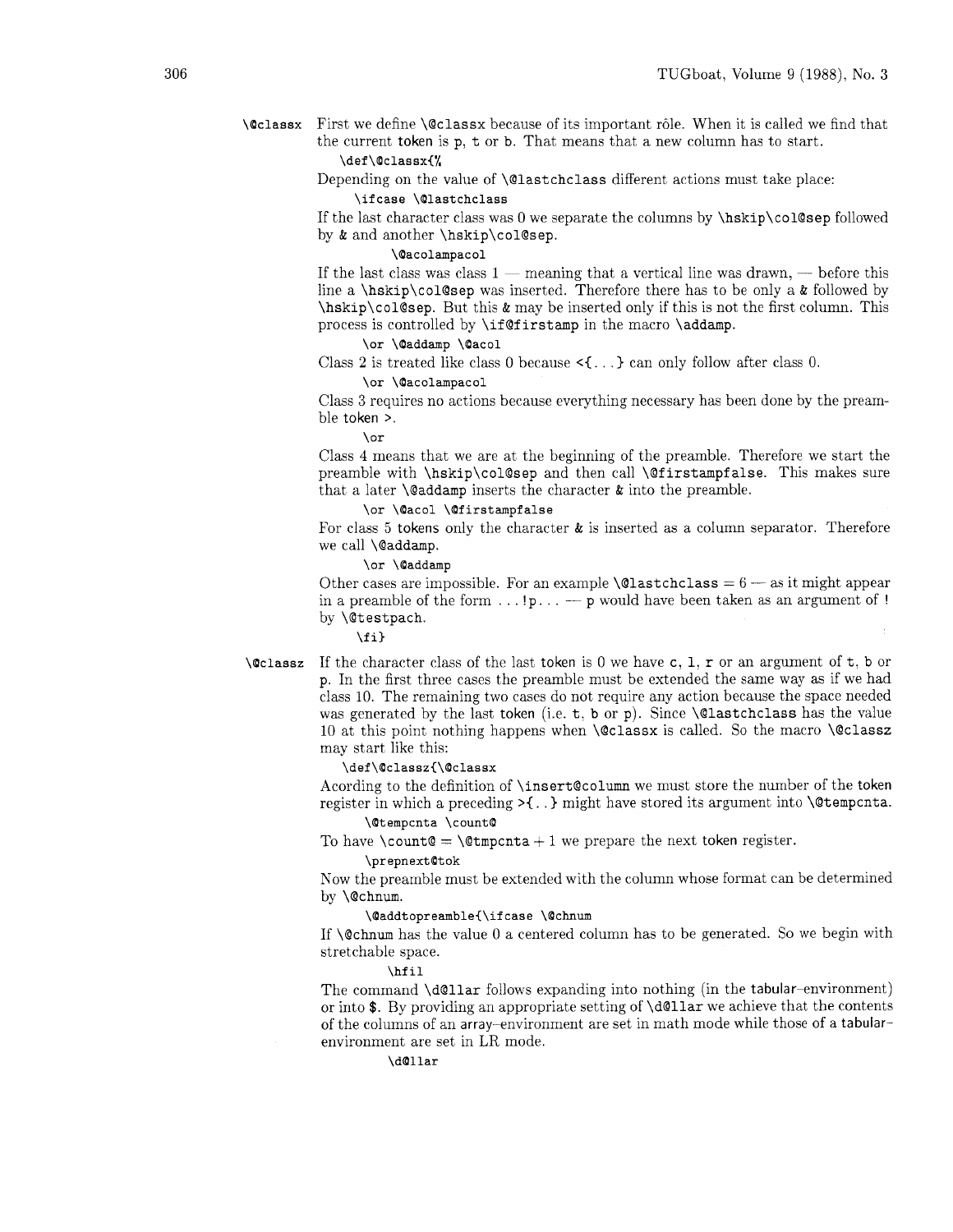Now we insert the contents of the two token registers and the symbol for the column entry (i.e. # or more precisely \@sharp) using \insert@column.

# **\insertQcolumn**

We end this case with another \d@llar \hfil.

## **\dollar \hfil**

The templates for 1 and  $r$  (i.e.  $\&$  chnum 1 or 2) are generated the same way. Since one \hf il is missing the text is moved to the relevant side.

**\or \dQllar \insertQcolumn \dQllar \hfil** 

# **\or \hfil \dQllar \insertQcolumn \dOllar**

The templates for p, t and b mainly consist of a box. In case of p it is generated by \vcenter. This command is allowed only in math mode. Therefore we start with a \$.

# **\or \$\vcenter**

The part of the templates which is the same in all three cases (p, t and b) is built by the macros \@startpbox and \@endpbox. \@startpbox has an argument: the width of the column which is stored in the current token (i.e. \@nextchar). Between these two macros we find the well-known \insert@column.

# \@startpbox{\@nextchar}\insert@column \@endpbox \$%

The templates for t and b are generated in the same way though we do not need the \$ characters because we use \vtop or \vbox.

# **\or \vtop \Qstartpbox{\~nextchar)\insertQcolumn \Qendpbox**

# **\or \vbox \Qstartpbox{\~nextchar~\insertQcolumn \Qendpbox**

Other values for \@chnum are impossible. Therefore we end the arguments to \@addtopreamble and \if case. Before we come to the end of \@classz we have to prepare the next token register.

## **\fi)\prepnextQtok)**

# **\Cclassix** In case of class 9 (>-token) we first check if the character class of the last token was **3.**  If so, we have a user preamble of the form . .>C. . **.I>{.** . .). . which is not allowed. We only give an error message and continue. So the declarations defined by the first  $\geq$ {...} are ignored.

# **\def\QclassixC\ifnum \Qlastchclass** = **\thrQQ \Qpreamerr \thrQQ \fi**

Furthermore, we call up **\@classx** because afterwards always a new column is started by  $c, 1, r, p, t$  or  $b$ .

## **\Qclassx)**

**\Qclassviii** If the current token is a < the last character class must be 0. In this case it is not necessary to extend the preamble. Otherwise we output an error message, set \@chclass to 6 and call \@classvi. This assures that < is treated like !.

> **\def\OclassviiiC\ifnum \@lastchclass >\zQ \Qpreamerr 4\Qchclass 6 \Qclassvi \fi)**

**\Qarrayrule** There are only two incompatibilities with the original definition: the p-option mentioned earlier and the definition of **\@arrayrule**. In the original a line without width<sup>2</sup> is created by multiple \hskip .5\arrayrulewidth. We only insert a vertical line into the preamble. This is done to prevent problems with  $T_{F}X$ 's main memory when generating tables with many vertical lines in them (especially in the case of floats).

# **\def\Qarrayrule{\Qaddtopreamble \vline)**

<sup>&</sup>lt;sup>2</sup>So the space between cc and c  $|c|$  is equal.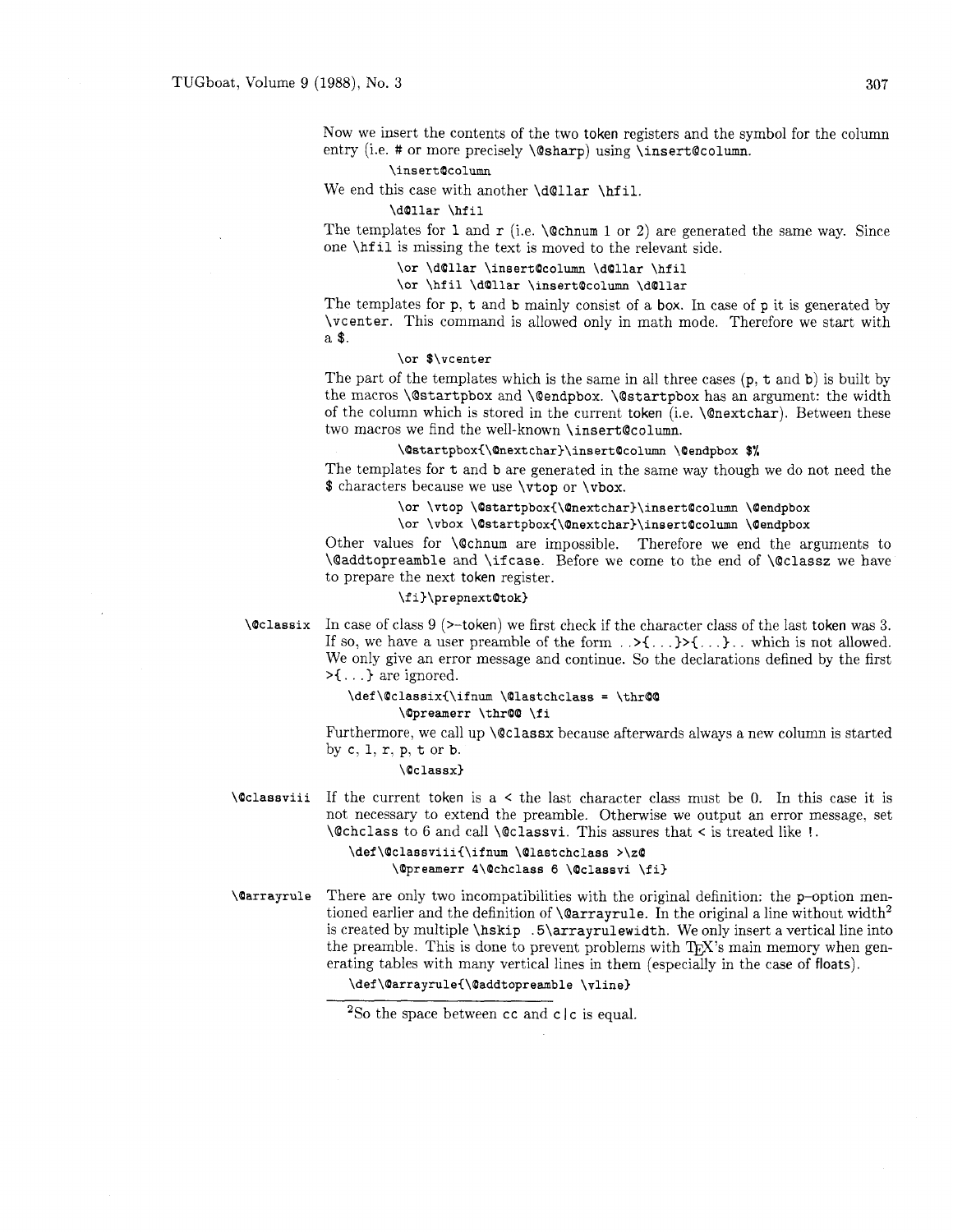**\Qclassvii** As a consequence it follows that in case of class 7 (Q token) the preamble need not be extended. In the original definition  $\texttt{Qlastchclass} = 1$  is treated by inserting \hskip .5\arrayrulewidth. We only check if the last token was of class 3 which is forbidden.

# **\def\OclassviiC\ifnum \Olastchclass** = **\thrQQ**

If this is true we output an error message and ignore the declarations stored by the last  $\geq$ {...}, because these are overwritten by the argument of  $\mathcal{Q}$ .

# **\Opreamerr \thrQQ \fi)**

**\@classvi** If the current token is a regular ! and the last class was 0 or *2* we extend the preamble with  $\hbar$ skip $\co1$ @sep. If the last token was of class 1 (for instance I) we extend with \hskip\doublerulesep because the construction ! { . . . ) has to be treated like I.

# **\def\OclassviC\ifcase \Qlastchclass**

**\Qacol** 

# **\or \Qaddtopreamble(\hskip \doublerulesep)%**

**\or \Oacol** 

Now  $\Diamond$  preamerr. . . should follow because a user preamble of the form .  $\Diamond$ {..}!.. is not allowed. To save memory we call **\@classvii** instead which also does what we want.

## **\or \Qclassvii**

If \@lastchclass is 4 or 5 nothing has to be done. Classes 6 to 10 are not possible. So we finish the macro.

# **\f 13**

**\@classii** In the case of character classes 2 and 3 (i.e. the argument of  $\leq$  or  $\geq$ ) we only have to **\@classii** store the current token (\@nextchar) into the corresponding token register since the preparation and insertion of these registers are done by the macro \Qclassz. This is equivalent to calling \save@decl in the case of class 3. To save command identifiers we do this call up in the macro \@mkpream (see page 304).

> Class *2* exhibits a more complicated situation: the token registers have already been inserted by  $\text{colassz.}$  So the value of  $\count$  is too high by one. Therefore we decrease \count@ by I.

# \def\@classii{\advance \count@ \m@ne

Next we store the current token into the correct token register by calling \save@decl and then increase the value of \count@ again. At this point we can save memory once more (at the cost of time) if we use the macro \prepnext@tok.

# \save@decl\prepnext@tok}

**\Qclassv** If the current token is of class 5 then it is an argument of a Q token. It must be stored into a token register.

# **\def \Oclassv{\saveOdecl**

We extend the preamble with a command which inserts this token register into the preamble when its construction is finished. This argument should be in math mode if it is used in an array-environment. Therefore we surround it with \d@llar's.

# **\Oaddtopreamble{\dO1lar\Qthetoks\the\count&3Qllar}%**

Finally we must prepare the next token register.

## \prepnext@tok}

**\@classi** In the case of class 0 we generated the necessary space between columns by using the macro \@classx. Analogously the macro \@classvi can be used for class 1.

# **\def\Oclassi{\Qclassvi**

Depending on  $\text{Cchnum}$  a vertical line

**\if case \Ochnum \Oarrayrule**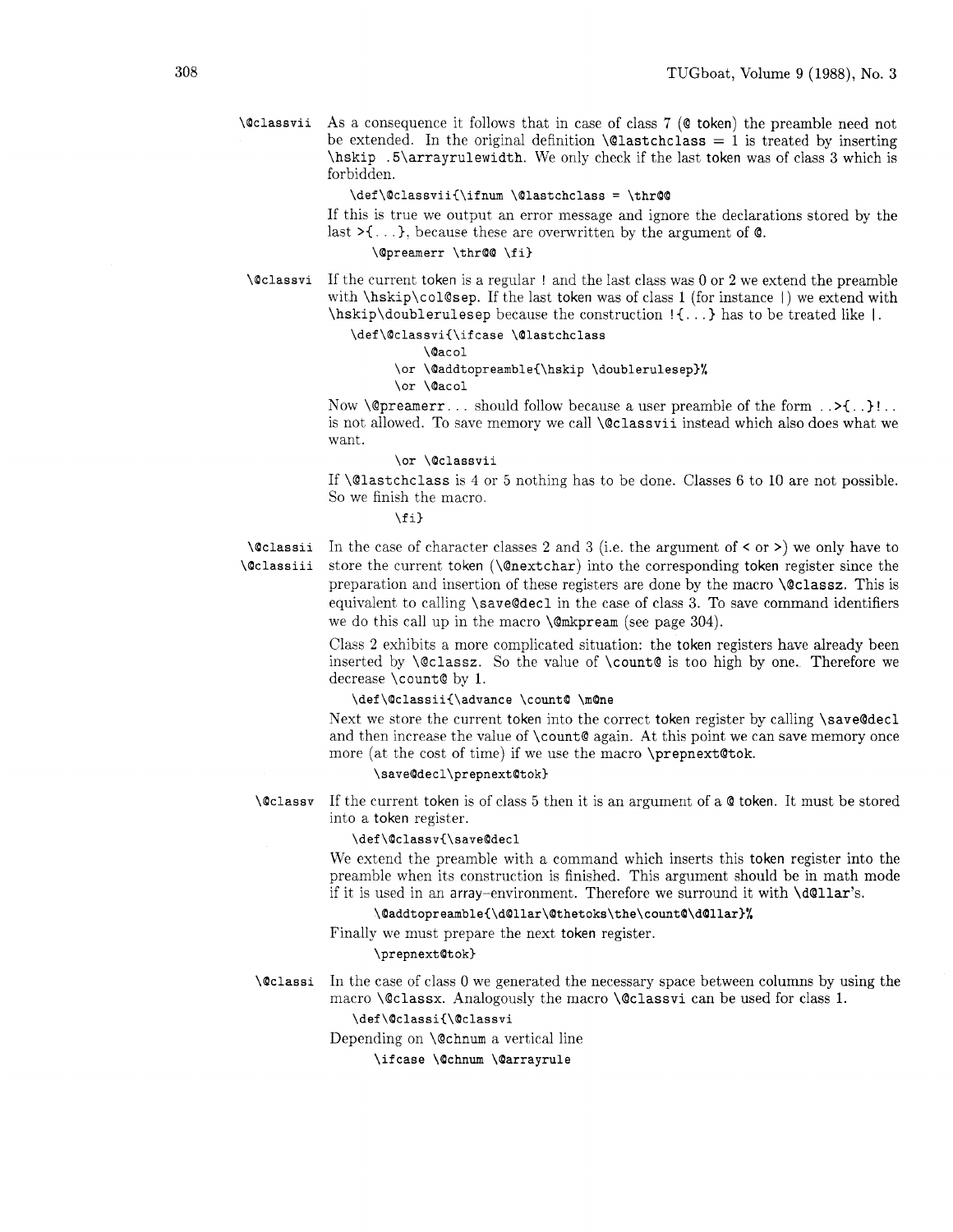or (in case of  $\{ \ldots \}$ ) the current token — stored in **\@nextchar** — has to be inserted into the preamble. This corresponds to calling **\@classv**.

# **\or \Qclassv \fi)**

In \@classz the macro \@startpbox is used. The width of the parbox is passed as **\@startpbox** an argument.  $\vector$ ,  $\vector$  or  $\vector$  is already in the preamble. So we start with the braces for the desired box.

# **\def\Ostartpbox#l{\bgroup**

The argument is the width of the box. This information has to be assigned to \hsize. Then we assign default values to several parameters used in a parbox.

# **\hslze #1 \Oarrayparboxrestore**

Our main problem is to obtain the same distance between succeeding lines of the parbox. We have to remember that the distance between two parboxes should be defined by \@arstrut. That means that it can be greater than the distance within a parbox. Therefore it is not enough to set a **\@arstrut** at the beginning and at the end of the parbox. This would dimension the distance between first and second line and the distance between the two last lines of the parbox incorrectly. To prevent this we set an invisible rule of height \@arstrutbox at the beginning of the parbox. This has no effect on the depth of the first line. At the end of the parbox we set analogously another invisible rule which affects only the depth of the last line.

**\vrule \Oheight \ht\Oarstrutbox \Qwldth \zO)** 

**\@endpbox** If there are any declarations defined by  $>\{ \ldots \}$  and  $\leq \{ \ldots \}$  they now follow in the macro  $\text{Qclass}$  - the contents of the column in between. So the macro  $\text{Qendpbox}$ must insert the specialstrut mentioned earlier and then close the group opened by \C?startpbox.

\def\@endpbox{\vrule \@width \z@ \@depth \dp\@arstrutbox \egroup}

# Building and calling \halign

Now that we have discussed the macros needed for the evaluation of the user preamble **\Carray** we can define the macro \@array which uses these macros to create a \halign. It has two arguments. The first one is a position argument which can be t, b or c; the second one describes the preamble wanted, e.g. it has the form  $|c|c|c|$ .

## **\def \Oarray [#l] #2{%**

First we define a strut whose size basically corresponds to a normal strut multiplied by the factor \arraystretch. This strut is then inserted into every row and enforces a minimal distance between two rows. Nevertheless. when using horizontal lines, large letters (like accented capital letters) still collide with such lines. Therefore at first we add to the height of a normal strut the value of the parameter \extrarowheight.

```
\@tempdima \ht\strutbox
\advance \@tempdima by\extrarowheight
\setbox \@arstrutbox \hbox{\vrule
           \@height \arraystretch \@tempdima
           \@depth \arraystretch \dp\strutbox
           \@width \z@}%
```
Then we open a group, in which the user preamble is evaluated by the macro \@mkpream. As we know this must happen locally. This macro creates a preamble for a \halign and saves its result globally in the control sequence \@preamble.

## **\begingroup**

# **\OrnkpreamC#2)%**

We again redefine \@preamble so that a call up of \@preamble now starts the \halign. Thus also the arguments of  $\geq$ ,  $\lt$ ,  $\otimes$  and !, saved in the token registers, are inserted into the preamble. The \tabskip at the beginning and end of the preamble is set to **Opt**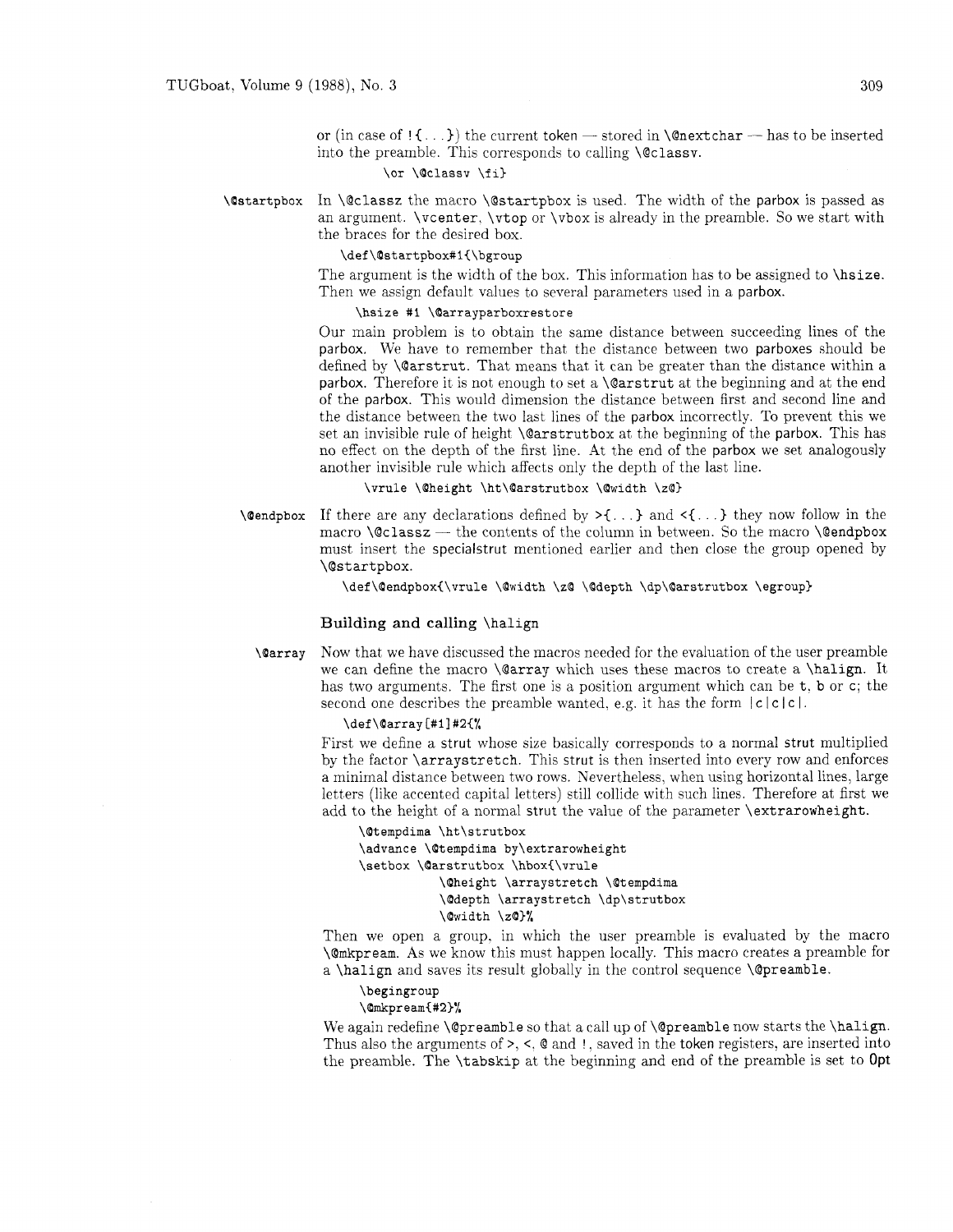(in the beginning by the use of  $\ialign)$ . Also the command  $\@arstrut$  is built in, which inserts the **\@arstrutbox.** defined above. Of course, the opening brace after \ialign has to be implicit as it will be closed in \endarray or another macro.

# **\xdef\QpreambleC\lalign \Ohalignto**

# **\bgroup \Qarstrut \@preamble \tabskip** \z@ **\cr)%**

What we have not explained yet is the macro **\@halignto** that was just used. Depending on its replacement text the **\halign** becomes a **\halign** to  $\langle \dim e n \rangle$ . Now we close the group again. Thus \@startpbox and \@endpbox as well as all token registers get their former meaning back.

## \ **endgroup**

Now we decide, depending on the position argument, in which box the \halign is to be put. (\vcenter may be used because we are in math mode.)

# **\if #lt\vtop \else \if #Ib\vbox \else \vcenter \fi \fi**

Now another implicit opening brace appears: then definitions which shall stay local follow. While constructing the \@preamble in \@mkpream the # sign must be hidden in the macro  $\Gamma$  which is  $\let$  to  $\relax$  at that moment (see definition of \@mkpream on page 304). All these now get their actual meaning.

## **\bgroup**

## **\let \@sharp ##\let \protect \relax**

With the above defined struts we fix the distance between rows by setting *\lineskip* and \baselineskip to Opt. Since \$'s have to be set around every column in the arrayenvironment the parameter \mathsurround should also be set to Opt. This prevents additional space between the rows. The  $PlanTFX-macro \mathcal{A}$  does this.

\lineskip \zQ \baselineskip \zQ

\m©th

We also have to assign a special meaning (which we still have to specify) to the line separator  $\lambda$ , and redefine the command  $\parrow$  in such a way that empty lines in \halign cannot do any damage. We succeed in doing the latter by choosing something that will disappear when expanding. After that we only have to call up  $\Diamond$  preamble to start the desired \halign.

**\let\\ \@arraycr \let\par\Qempty \@preamble)** 

# **\extrarowheight** The dimen parameter used above also needs to be allocated. As a default value we use Opt, to ensure compatibility with standard IATEX.

## \newdimen \extrarowheight \extrarowheight=Opt

**\(Parstrut** Now the insertion of \@arstrutbox through \@arstrut is easy since we know exactly in which mode  $T_F X$  is while working on the \halign preamble.

**\def\Oarstrut{\unhcopy\Qarstrutbox)** 

## The line separator  $\setminus$

**\@arraycr** In the macro **\@array** the line separator **\\** is **\let** to the command **\@arraycr.** Its definition starts with a special brace which I have copied directly from the original definition. This is necessary because the \futurelet in \@ifnextchar might expand a following & token in a construction like  $\setminus \&$ . This would otherwise end the alignment template at a wrong time. For further information see [I, Appendix Dl.

## **\def \@arraycr{C\ifnum O=** ' **)\f i**

Then we test whether the star form is being used and ignore a possible star (I disagree with this procedure. because a star does not make any sense here).

## \@ifstar \@xarraycr \@xarraycr}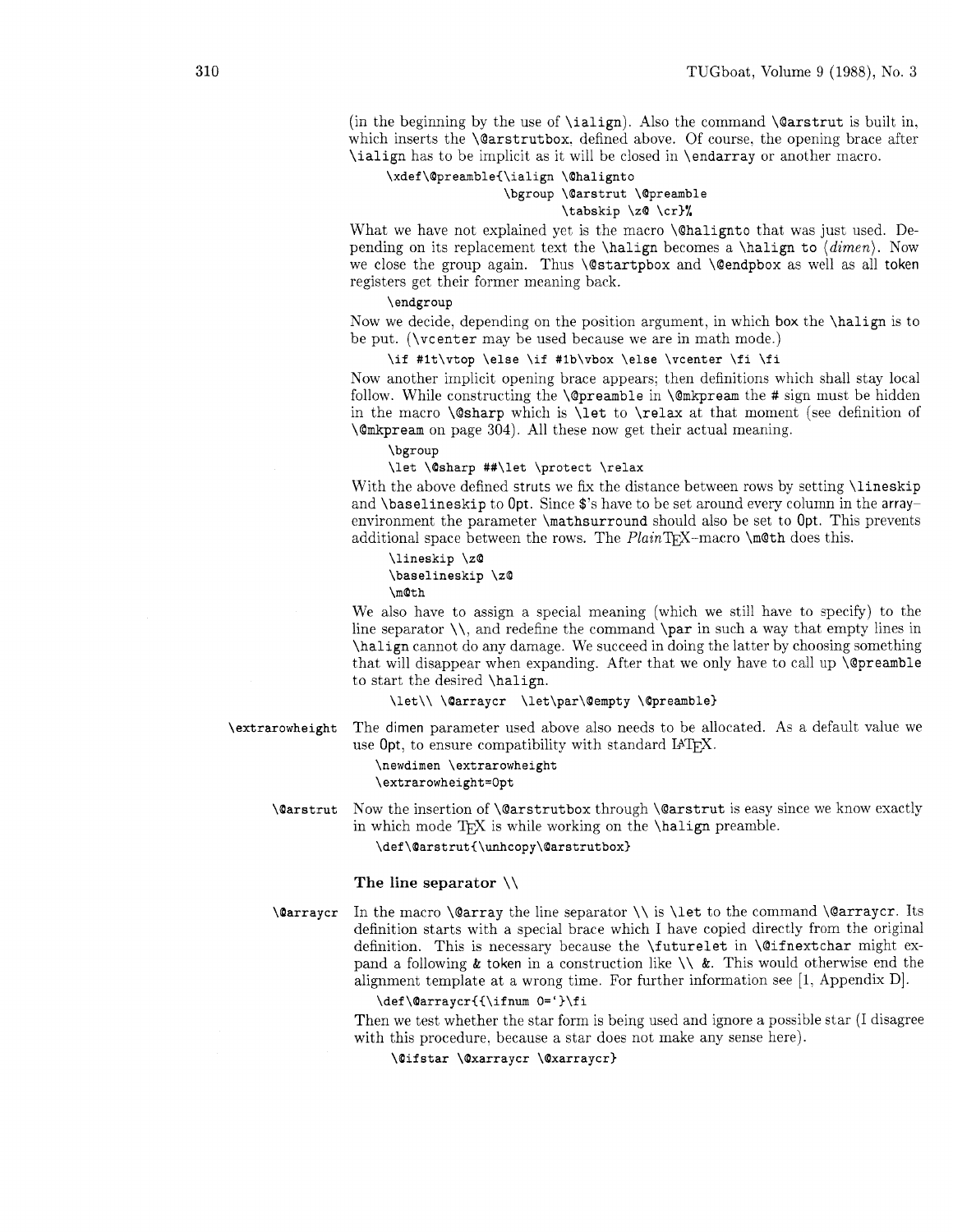# **\@xarraycr** In the command **\@xarraycr** we test if an optional argument exists.

## \def\@xarraycr{\@ifnextchar [%]

If it does, we branch out into the macro **\@argarraycr;** if not, we close the special brace (mentioned above) and end the row of the **\halign** with a **\cr.** 

# **\Qargarraycr C\ifnum O='I\fi)\cr))**

**\(Oargarraycr** If additional space is requested by the user this case is treated in the macro **\@argarraycr.** First we close the special brace and then we test if the additional space is positive.

# **\def \Oargarraycr [#I1 C\ifnumO='C\f i)\ifdim #l>\z0**

If this is the case we create an invisible vertical rule with a depth of **\dp\@arstrutbox+**  (wanted space). Thus we achieve that all vertical lines specified in the user preamble by a  $\vert$  are now generally drawn. Then the row ends with a **\cr.** 

If the space is negative we end the row at once with a **\cr** and move back up with a **\vskip.** 

While testing these macros I found out that the **\endtemplate** created by **\cr** and & is something like an **\outer** primitive and therefore it should not appear in incomplete **\if** statements. Thus the following solution was chosen. to hide the **\cr** in other macros when TEX is skipping conditional text.

# \@xargarraycr{#1}\else \@yargarraycr{#1}\fi}

**\(Oxargarraycr** The following macros were already explained above.

**\O~argarra~cr \def \@xargarraycr#lC\unskip** 

**\(Otempdima #l\advance\Qtempdima \dp\(Oarstrutbox \vrule \@depth\Qtempdima \(Owidth\zO \cr) \def\Qyargarraycr#l~\cr\noalign{\vskip #I))** 

# **Spanning** several **columns**

**\multicolumn** If several columns should be held together with a special format the command **\multicolumn** must be used. It has three arguments: the number of columns to be covered, the format for the result column. and the actual column entry.

# **\def\multicolumn#l#2#3C%**

First we combine the given number of columns into a single one; then we start a new block so that the following definition is kept local.

# **\multispan<#l)\begingroup**

Since a **\multicolumn** should only describe the format of a result column, we redefine **\@addamp** in such a way that one gets an error message if one uses more than one c, **1, r, p. t** or **b** in the second argument. One should consider that this definition is local to the build-up of the preamble: an array- or tabular-environment in the third argument of the **\multicolumn** is therefore worked through correctly as well.

# **\def \Oaddamp{\ifQf irstamp \(Of irstampf alse \else \Opreamerr 5\f1)%**

Then we evaluate the second argument with the help of **\@mkpream.** Now we still have to insert the contents of the token register into the **\@preamble,** i.e. we have to say **\xdef \@preamble{\@preamble).** This is achieved more compactly by writing:

# **\Qmkpream{#2)\0addtopreamble\Qempty**

After the **\@preamble** is created we forget all local definitions and contents of the token registers.

# \endgroup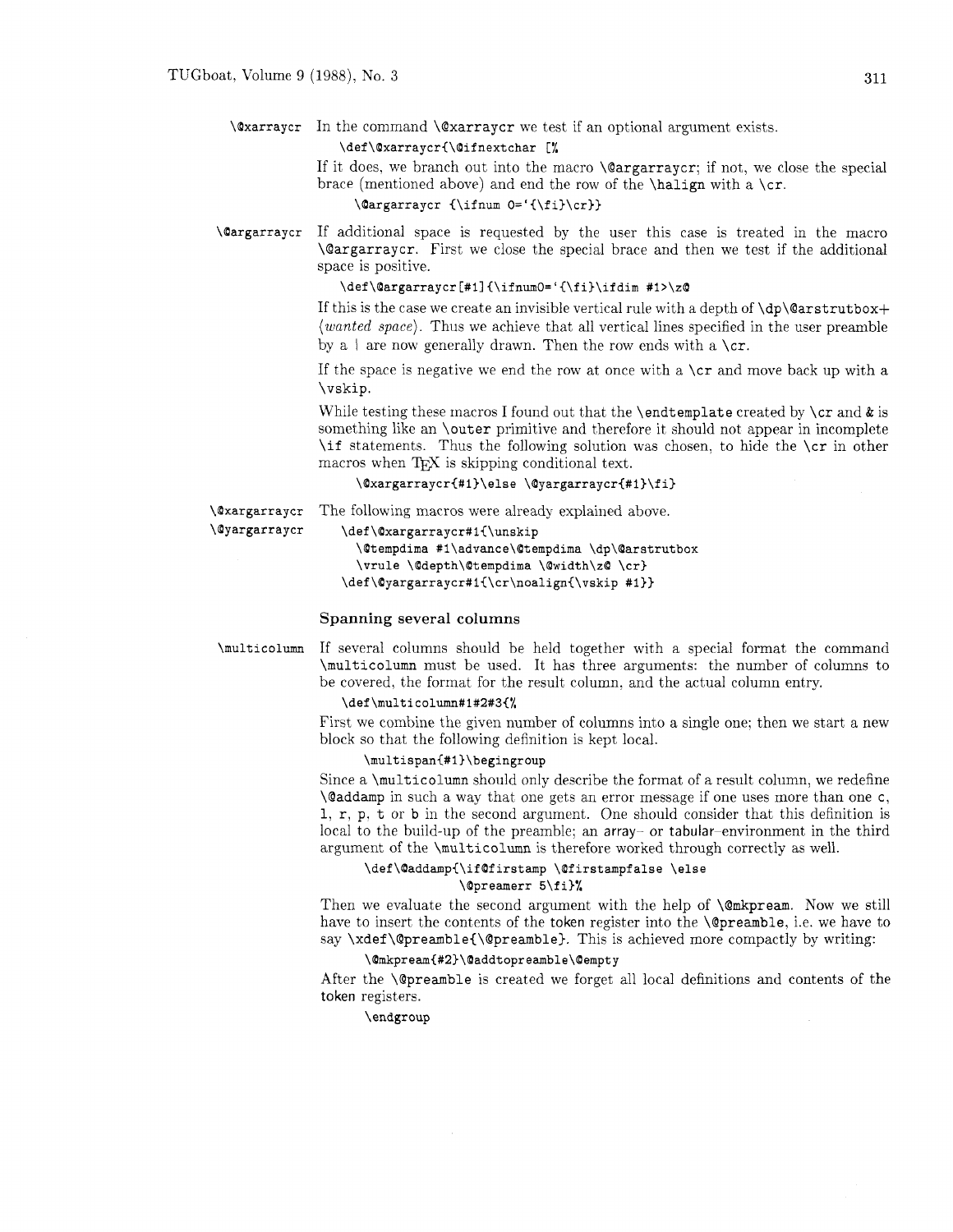In the special situation of \multicolumn \@preamble is not needed as preamble for a \halign but it is directly inserted into our table. Thus instead of \sharp there has to be the column entry **(#3)** wanted by the user.

# **\def\Qsharp{#S)%**

Now we can pass the  $\@pr$ eamble to TFX. For safety we start with an  $\@sr$ strut. This should usually be in the template for the first column; however we do not know if this template was overwritten by our \mult icolumn.

**\Oarstrut \@preamble \ignorespaces)** 

## The Environment Definitions

After these preparations we are able to define the environments. They differ only in the initialisations of \d@llar, \col@sep and \@halignto.

**\Chalignto** In order to conserve the save stack we assign the replacement texts for **\Chalignto** \d@llar and \d@llar each time globally.

Our new definition of \array then reads:

\def\array{\col@sep\arraycolsep

# **\gdef \dOllar{\$>\gdef \@halignto{]%**

Since there might be an optional argument we call another macro which is also used by the other environments.

## **\@tabarray)**

*\Ctabarray* This macro tests for a optional bracket and then calls up  $\@array{c}$   $\@array{c}$  or  $\@array{c}$   $\@array{c}$  (as default).

## **\def\@tabarray{\@ifnextchar[{\@array){\@array[c]>)**

The environments tabular and tabular\* differ only in the initialisation of **\@halignto.** \tabular Therefore we define \tabular\*

\def\tabular{\gdef\@halignto{}\@tabular}

and analogously

\expandafter\def\csname tabular\*\endcsname#1{% \gdef\@halignto{to#1}\@tabular}

The rest of the job is carried out by the \@tabular macro:

## **\def\Otabular{%**

First of all we have to make sure that we start out in hmode. Otherwise we might find our table dangling by itself on a line.

#### **\leavemode**

It should be taken into consideration that the macro **\@array** must be called in math mode. Therefore we open a box. insert a \$ and then assign the correct values to \col@sep and \d@llar.

**\hbox \bgroup \$\col@sep\tabcolsep \gdef\dOllar{)%** 

Now everything tabular specific is done and we are able to call the \@tabarray macro. **\@tabarray)** 

When the processing of array is finished we have to close the **\halign** and afterwards \endarray the surrounding box selected by \@array. To save token space we then redefine \@preamble because its replacement text isn't needed any longer.

# **\def\endarray(\crcr \egroup \egroup \gdef\@preamble{)>**

To end a tabular or tabular\* environment we call up \endarray, close the math mode \endtabular and then the surrounding \hbox. \endtabular\*

**\def\endtabular(\endarray \$\egroup)** 

\expandafter\let\csname endtabular\*\endcsname=\endtabular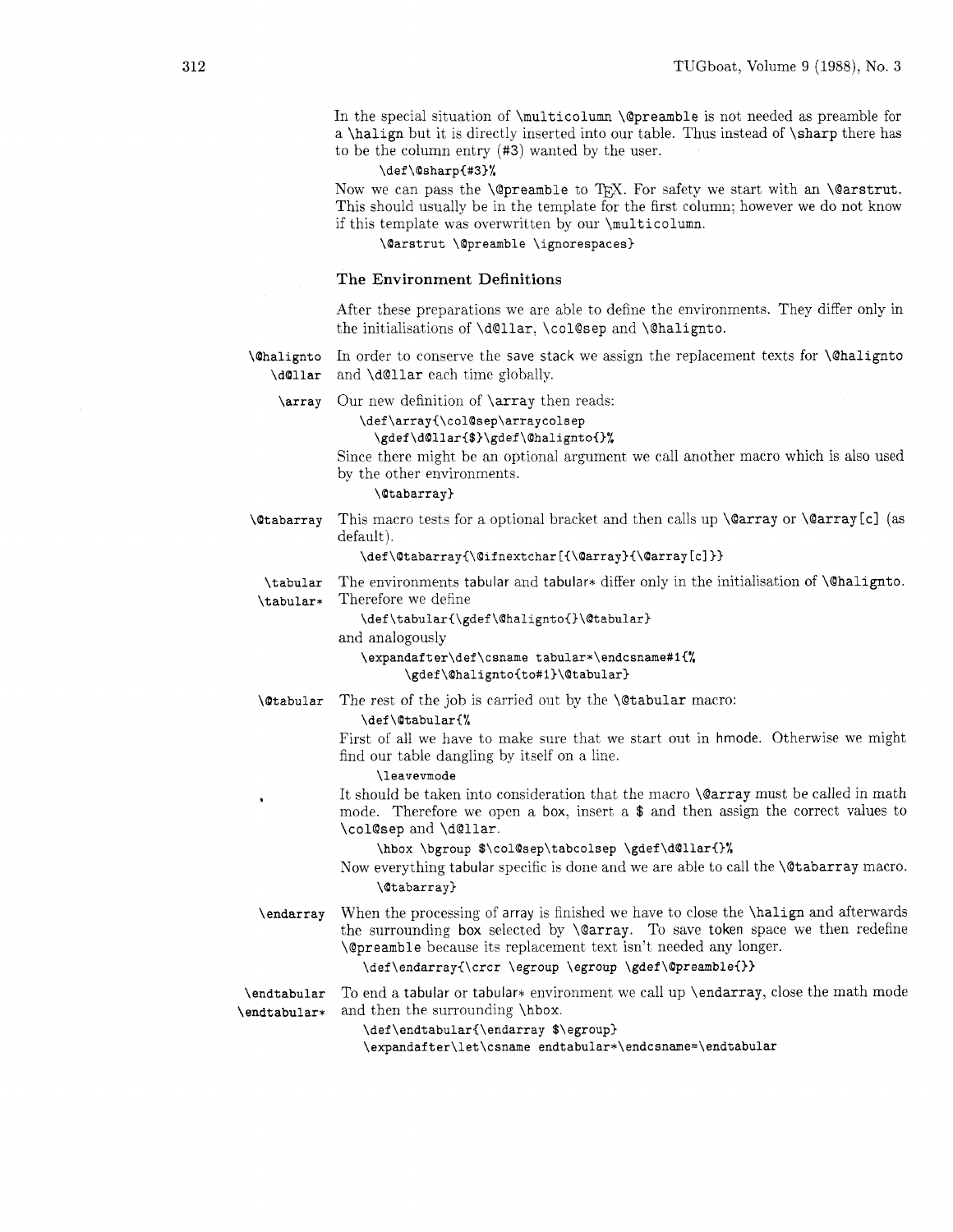# Last-minute definitions

If this file is used as a style file we should \let all macros to \relax that were used in the original but are no longer necessary.

| \let\@ampacol=\relax      | \let\@expast=\relax      |
|---------------------------|--------------------------|
| \let\@arrayclassiv=\relax | \let\@arrayclassz=\relax |
| \let\@tabclassiv=\relax   | \let\@tabclassz=\relax   |
| \let\@arrayacol=\relax    | \let\@tabacol=\relax     |
| \let\@tabularcr=\relax    | \let\@@endpbox=\relax    |
| \let\@argtabularcr=\relax | \let\@xtabularcr=\relax  |

**\Qpreamerr** We also have to redefine the error routine \@preamerr since new kinds of errors are possible. The code for this macro is not perfect yet: it still needs too much memory.

**\def\Qpreamerr#i{\def\Qternpd{{..) at wrong position: 1%** 

| \ifcase #1 Illegal pream-token (\@nextchar): 'c' used\or %0 |
|-------------------------------------------------------------|
| 71                                                          |
| "2"                                                         |
| $\%3$                                                       |
| 7.4                                                         |
| - %5                                                        |
|                                                             |

**\@tfor** Testing this implementation an error was found in the definition of the IATEX macro \Qtfor. It was not implemented according to its specification. The assignment to  $\sqrt{G(\tau)}$  must not take place via  $\cdot A \det$  has to be used because #2 should not be expanded. Since this mistake does not show up when \@tf or is used in latex. tex, it does not seem to have been noticed.

```
\def\@tfor#1:=#2\do#3{\def\@fortmp{#2}\ifx\@fortmp\@mpty
     \else\@tforloop#2\@nil\@nil\@@#1{#3}\fi}
```
# References

 $\bar{z}$ 

- [1] D. E. KNUTH. The TEXbook (Computers & Typesetting Volume A). Addison-Wesley. Reading. Massachusetts, 1986.
- [2] D. E. KNUTH. TEX: The program (Computers & Typesetting Volume B). Addison-Wesley. Reading. Massachusetts. 1986.
- [3] L. LAMPORT. IATEX A Document Preparation System. Addison-Wesley, Reading, Massachusetts, 1986.
- [4] L. LAMPORT. latex. tex. Version 2.09 of  $(15.$  Sept. 87).